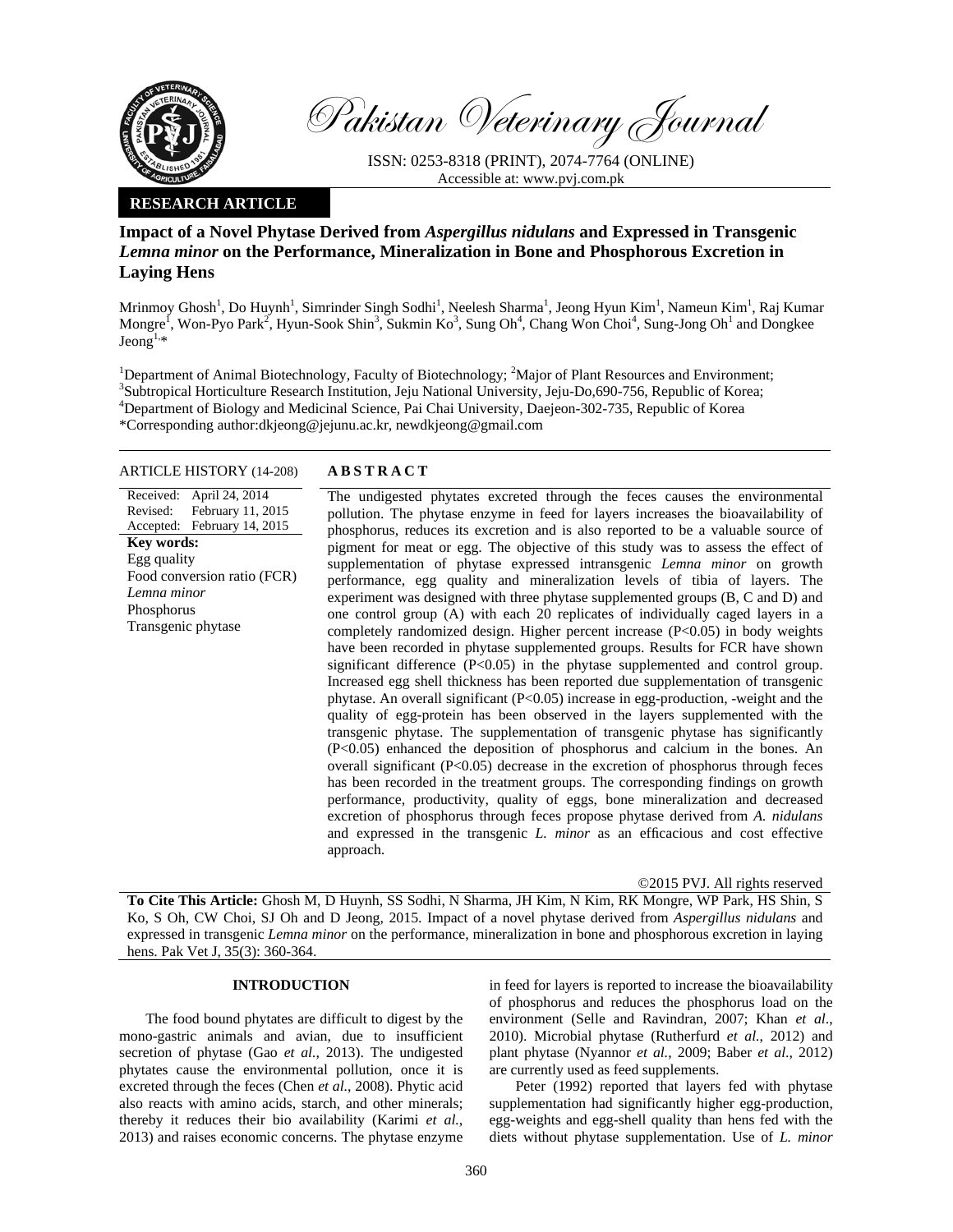(lesser duckweed) as animal feed can be a sustainable alternative (Holshof *et al.*, 2009), due to its high protein content and is used as a source of high-quality protein in poultry. It is also reported to be a valuable source of pigment for meat or egg (Mwale and Gwaze, 2013). *L. minor* meals are used as the supplements in the forage given to ruminants and there is a considerable scope for its use as a source of minerals particularly phosphorus. Therefore, lesser duckweed is economically important as a conventional feed supplement in chicken diets (Haustein *et al.*, 1988). Currently, use of recombinant and transgenic plants having phytase expression is in vogue to improve the bio availability of phosphorus in feed instead of direct

supplementation of microbial phytase to animal feed. Therefore, delivering phytase gene to non-ruminants using transgenic plants are an innovative means to enhance the utilization of phytates bounded phosphorus and minerals uptake (Gontia *et al.*, 2012). This experiment was planned to find out the effects of phytase bound transgenic *L. minor* as a replacement of commercially available recombinant phytase in feed for layers. The objective of this experiment was to assess the effect of supplementation of transgenic phytase on growth performance and egg quality of layers. Secondly, mineralization levels in tibia and amount of phosphorus excreted in the feces were also estimated in layers.

### **MATERIALS AND METHODS**

Layers were handled according to the guidelines of the animal ethics committee of Faculty of Biotechnology, Jeju National University, Jeju-Do, South Korea. 18weeks old healthy layers were procured from the local hatchery.

**Housing and feeding regimens:** The experiment included three phytase supplemented (B,C and D) and one control group (A) with each 20 replicates of individually caged layers in a completely randomized design (Table 1). The 25±1°C temperature and 18hrs/day photo period were maintained throughout the study.

During the quarantine (two weeks) and experimental period, the layers were offered 120g of feed per day with *ad-libitum* water. Layers in group-A were offered normal feed (Seoul feed, Jeju-Si, S. Korea). The recombinant phytase from *E. coli* for group-B (Biominphytase 5000, Biomin, S. Korea)*,* phytase from transgenic *L. minor*  (group-C) and powdered leaves of wild *L. minor* (group-D) were supplemented at specific dose rates (Table 1) for four weeks. The weight gain and feed intake were measured weekly during the experiment. The feed conversion ratio (FCR) was calculated as follows on weekly basis:

# $FCR = F/(W_f - W_0)$

Where; F=quantity of feed consumed;  $W_0$ =Initial body weight;  $W_f$ =Final live weight of layers.

**Quality analysis of the eggs:** The egg-number and weight were recorded daily. Random samples of eggs from each group were collected twice a week to measure eggshell thickness and albumen height (Haugh unit, HU). Eggshell thickness was measured by using Mitutoyo Micrometer, Japan (Model-CD15CP) at the average of two points at the equatorial region excluding the shell membrane. HU were calculated using the following equation (Eisen *et al.*, 1962):

# $HU = 100 * log_{10}(h - 1.7w^{0.37} + 7.6)$

Where;

*h*=albumen height (millimeters); *w*=egg weight (grams).

**Analysis of minerals in tibia and feces:** Following the 8h of fasting, layers were re-fed for 2h30min before slaughter to reduce carcass contamination. The layers were sacrificed by cervical dislocation (Rep *et al.*, 2013). The right tibia without soft tissue and diaphysis was stored at -20°C. Later bones were completely dried at 100°C for 12hrs and were grounded for estimation of P, Ca, Mg and Zn. The grounded bones were completely digested with  $16M HNO<sub>3</sub>$  and  $30\% H<sub>2</sub>O<sub>2</sub>$ .

The fresh feces from the each group was weighed. The fecal samples were subjected for mineral analysis to estimate P, Ca, Mg and Na levels. An approximately 250g mixed samples were dried in a forced-air oven (60°C). The concentrations of minerals were measured at specific wavelengths (P-214.914; Ca-317.933; Mg-279.079; Zn-213.856 and Na-589.59nm) by an Inductively Coupled Plasma Atomic Emission Spectrometry (ICP-AES) (Frentiua *et al.*, 2012).

**Statistical analysis:** Data were analyzed through one way analysis of variance (ANOVA) and the results were expressed as mean±SD. The means were compared for significance by Tukey's range test at P<0.05 using Statistical Package of the Social Sciences (SPSS).

#### **RESULTS**

**Effect of phytase supplementation on growth performance:** During the current study, a gradual increase in percent body weights have been recorded in all the groups upto  $3<sup>rd</sup>$  week of the experiment and after that plateau stage for the growth has been observed (Table 2). Although higher percent increase in body weights have been recorded in phytase supplemented groups but there is no significant (P<0.05) difference between the groups supplemented with and without phytase. Moreover, no significant difference (P<0.05) has been observed even among the groups supplemented with recombinant and transgenic phytase. On the contrary two percent increase in body weight, results for FCR have shown significant difference (P<0.05) in the phytase supplemented and control group. An overall decrease in the FCR was observed in all the groups over the period of time. Layers fed on transgenic phytase have shown significantly better FCR than layers from group-B and -D (Table 2).

**Effect of transgenic phytase on productivity and quality of eggs:** Supplementation with the transgenic phytase has shown significant  $(P<0.05)$  increase in eggproduction and egg-weight. Layers supplemented with transgenic phytase produced highest eggs  $(23.0\pm1.8)$ followed by layers from group-B  $(19.0 \pm 1.1)$ . Layers from group-C laid heavier eggs  $(54.2 \pm 1.3)$  in comparison to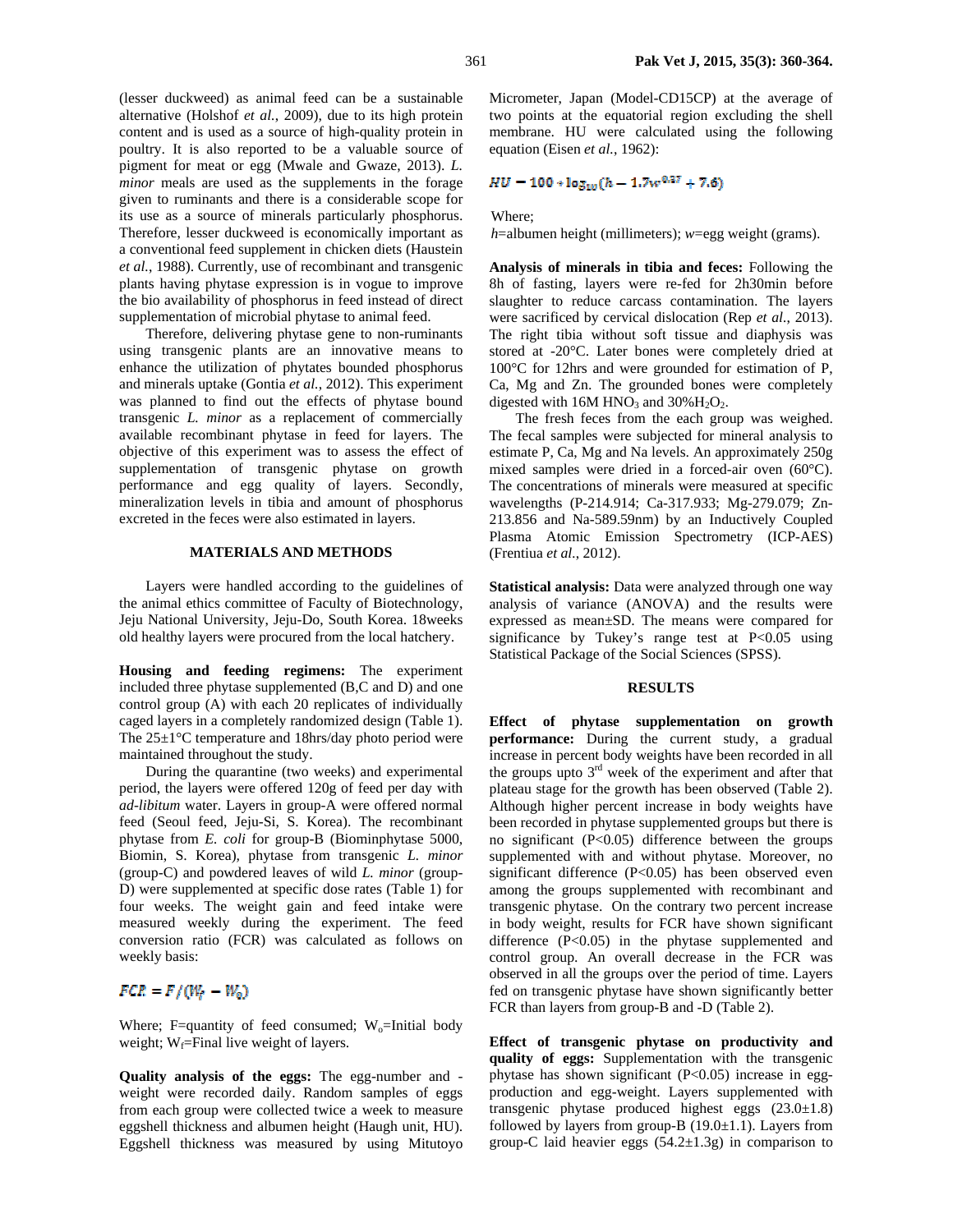| Ingredients                                                                                                                                 | Experimental diet (%/Kg) |                            |                             |                            |  |  |  |
|---------------------------------------------------------------------------------------------------------------------------------------------|--------------------------|----------------------------|-----------------------------|----------------------------|--|--|--|
|                                                                                                                                             | $A^*$                    | $B^{++}$                   | $\mathsf{C}^{\ast\ast\ast}$ | $D$ <sup>++++</sup>        |  |  |  |
| Maize                                                                                                                                       | 65.00                    | 65.00                      | 65.00                       | 65.00                      |  |  |  |
| Soybean meal                                                                                                                                | 30.00                    | 30.00                      | 30.00                       | 30.00                      |  |  |  |
| Deoiled rice bran                                                                                                                           | 0.60                     | 0.60                       | 0.60                        | 0.60                       |  |  |  |
| Salt                                                                                                                                        | 0.20                     | 0.20                       | 0.20                        | 0.20                       |  |  |  |
| Vitamin premix*                                                                                                                             | 0.10                     | 0.10                       | 0.10                        | 0.10                       |  |  |  |
| Trace mineral**                                                                                                                             | 0.10                     | 0.10                       | 0.10                        | 0.10                       |  |  |  |
| Calcium carbonate                                                                                                                           | 1.00                     | 1.00                       | 1.00                        | 1.00                       |  |  |  |
| Dicalcium phosphate                                                                                                                         | 1.00                     | 1.00                       | 1.00                        | 1.00                       |  |  |  |
| DL-methionine                                                                                                                               | 0.14                     | 0.14                       | 0.14                        | 0.14                       |  |  |  |
| Lysine                                                                                                                                      | 0.10                     | 0.10                       | 0.10                        | 0.10                       |  |  |  |
| Sand                                                                                                                                        | 0.08                     | 0.08                       | 0.08                        | 0.08                       |  |  |  |
| Poultry oil                                                                                                                                 | 1.76                     | 1.76                       | 1.76                        | 1.76                       |  |  |  |
| Supplements                                                                                                                                 |                          |                            |                             |                            |  |  |  |
| rPhytase <sup>©</sup>                                                                                                                       |                          | 1.2g of rPlant/day/ layers |                             |                            |  |  |  |
| Phytase t-Plant <sup>@</sup>                                                                                                                |                          |                            | 2g of t-plant/day/ layers   |                            |  |  |  |
| WT Plant#                                                                                                                                   |                          |                            | ----                        | 4.4 g of plant/day/ layers |  |  |  |
| Nutrient composition                                                                                                                        |                          |                            |                             |                            |  |  |  |
| Crude protein (%)                                                                                                                           | 19.5                     | 19.54                      | 19.62                       | 19.62                      |  |  |  |
| Crude fat (%)                                                                                                                               | 5.0                      | 5.0                        | 5.0                         | 5.0                        |  |  |  |
| Crude fiber (%)                                                                                                                             | 7.0                      | 7.0                        | 7.25                        | 7.4                        |  |  |  |
| Calcium (%)                                                                                                                                 | 0.7                      | 0.7                        | 0.7                         | 0.7                        |  |  |  |
| Total phosphorus (%)                                                                                                                        | 0.9                      | 0.9                        | $\mathbf{L}$                | 1.07                       |  |  |  |
| Non phytate phosphorus (%)                                                                                                                  | 0.3                      | 0.3                        | 0.3                         | 0.3                        |  |  |  |
| Methionine (%)                                                                                                                              | 0.5                      | 0.5                        | 0.5                         | 0.5                        |  |  |  |
| Lysine (%)                                                                                                                                  | 1.15                     | 1.15                       | 1.15                        | 1.15                       |  |  |  |
| DCP $(\%)^*$                                                                                                                                | 16.8                     | 16.8                       | 17.1                        | 17.1                       |  |  |  |
| ADE (kcal/kg) <sup>\$</sup>                                                                                                                 | 3,550                    | 3,550                      | 3,550                       | 3,550                      |  |  |  |
| Phytase activity (FTU /kg)                                                                                                                  | 0                        | 500                        | 500                         | 0                          |  |  |  |
| *A-Control group; **B-Commercial recombinant phytase; ***C-Transgenic phytase; ****D-Wild L. minor; *Vitamin premix (U/kg diet)= Vitamin A- |                          |                            |                             |                            |  |  |  |

**Table 1:** Formulation and composition of the experimental feeds including the detail of ingredients used during the preparation of feeds for layer chickens

15,000 IU; D–3,000, IU; E–100 mg; K–4 mg; B1–2 mg; B2–15 mg; B5–25 mg; B6–8 mg; B3–60 mg; B12–0.25 mg; Folic acid–2.5mg; Biotin–0.2 mg, (Bhanja *et al.*, 2005); ©Recombinant phytase; @Transgenic plant with phytase; # Wild type *L. minor* leaves; \*\*Trace mineral (mg/kg diet)= Co–10; I–1; Se–0.2; Fe–50; Mn–70; Zn–100; Cu–10. (Rousseau *et al.*, 2012); ¥ DCP–Digestible crude protein; \$ ADE–Apparent digestible energy

|       |                 | $\sim$               |                 | . .             |                 |                 |                 |                      |
|-------|-----------------|----------------------|-----------------|-----------------|-----------------|-----------------|-----------------|----------------------|
|       |                 | I <sup>st</sup> Week |                 | $2nd$ Week      |                 | 3rd Week        |                 | 4 <sup>th</sup> Week |
| Group | Per cent        | <b>FCR</b>           | Per cent        | <b>FCR</b>      | Per cent        | <b>FCR</b>      | Per cent        | FCR                  |
|       | growth          |                      | growth          |                 | growth          |                 | growth          |                      |
|       | $2.42 \pm 0.06$ | $2.35 \pm 0.06$      | $4.91 \pm 0.24$ | $2.24 \pm 0.15$ | $5.85 \pm 0.17$ | $2.02 \pm 0.16$ | $6.01 \pm 0.65$ | $.95 \pm 0.25$       |
| В     | $3.70 + 0.24$   | l.92±0.I7            | $5.72 \pm 1.16$ | $.85 \pm 0.29$  | $6.93 \pm 1.30$ | $1.76 \pm 0.04$ | $7.01 \pm 1.37$ | $.70 \pm 0.27$       |
|       | $4.60 \pm 0.18$ | l.80±0.14            | $6.80 \pm 0.85$ | l.76±0.09       | $7.24 \pm 0.79$ | l.69±0.20*      | $7.35 \pm 1.47$ | $1.57 \pm 0.16*$     |
| D     | $2.20 \pm 0.12$ | $2.00 \pm 0.18$      | $4.50 \pm 0.17$ | $.92 \pm 0.10$  | $6.31 \pm 0.36$ | l.88±0.17       | $6.96 \pm 0.72$ | $.76 \pm 0.28$       |
|       |                 |                      |                 |                 |                 |                 |                 |                      |

\*Significantly different from the control group (P<0.05).

**Table 3:** Comparison of overall mean levels of minerals (%) among the phytase and non- phytase supplemented groups in tibia and feces of laying hens

| Parameter/             | Groups                                    |                              |                               |                              |  |  |  |
|------------------------|-------------------------------------------|------------------------------|-------------------------------|------------------------------|--|--|--|
| Mineral                | А                                         | в                            | C                             | D                            |  |  |  |
| Tibia                  |                                           |                              |                               |                              |  |  |  |
| P                      | $6.36 \pm 0.53$ <sup>a</sup>              | $7.14 \pm 0.29$ <sup>a</sup> | $7.33 \pm 0.22^b$             | $7.07 \pm 0.61$ <sup>a</sup> |  |  |  |
| Ca                     | $13.24 \pm 1.10^a$                        | $16.11 \pm 0.28^b$           | $14.63 \pm 0.62$ <sup>c</sup> | $12.20 \pm 1.19^a$           |  |  |  |
| Mg                     | $0.25 \pm 0.02$                           | $0.28 + 0.02$                | $0.26 \pm 0.02$               | $0.27 \pm 0.02$              |  |  |  |
| Zn                     | $0.79 \pm 0.05^{\text{a}}$                | $0.62 \pm 0.03^b$            | $0.62 \pm 0.03^b$             | $0.61 \pm 0.05^{\circ}$      |  |  |  |
| Feces                  |                                           |                              |                               |                              |  |  |  |
| P                      | $2.8 \pm 0.19^a$                          | $1.8 \pm 0.2^a$              | $0.84 \pm 0.3^b$              | $2.4 \pm 0.3$ <sup>a</sup>   |  |  |  |
| Ca                     | $5.2 \pm 0.29$ <sup>a</sup>               | $4.3 \pm 0.21^{b}$           | $3.8 \pm 0.44^b$              | $4.2 \pm 0.37^b$             |  |  |  |
| Mg                     | $1.9 \pm 0.25$                            | $1.6 \pm 0.20$               | $1.5 \pm 0.14$                | $1.8 + 0.12$                 |  |  |  |
| Na                     | $2.2 \pm 0.20$ <sup>a</sup>               | $1.7 \pm 0.43^{ab}$          | $1.7 \pm 0.13^b$              | $2.4 \pm 0.11$ <sup>a</sup>  |  |  |  |
| $\cdots$<br>$\epsilon$ | $\sim$ $\sim$ $\sim$ $\sim$ $\sim$ $\sim$ |                              |                               | 1.00                         |  |  |  |

Values (mean±SD) bearing different superscript in a row differ significantly (P<0.05).

group-B ( $50.1 \pm 1.2$ g). It has been observed that although supplementation of transgenic phytase increased the egg shell thickness in the current study but the differences were not significant (P<0.05) between the treatment groups. Phytase supplementation has shown significant (P<0.05) effect on the quality of egg protein, which was measured by the height of albumin. At the end of the study the highest value of HU  $(42.5\pm0.3)$  was recorded in the layers from group-C followed by group-B

(39.6±0.58). No significant difference for HU was observed between the group supplemented with powdered leaves of wild *L. minor* and control group. An overall significant (P<0.05) increase in egg-production, egg-weight and the quality of egg-protein has been observed in the layers supplemented with the transgenic phytase.

**Effect of the dietary supplementation of phytase on bone mineralization:** The effects of supplementation of transgenic phytase on mineral absorption in bones have been shown in Table 3. The supplementation of transgenic phytase has significantly (P<0.05) enhanced the deposition of P and Ca in the bones. The supplementation with transgenic plant has shown significant increase in P mineralization of bones among the dietary treatments. The calcium mineralization has also shown corresponding increase  $(14.63\pm0.62)$  while maintaining the ratio of 2:1 in the bones. No significant effect of phytase supplementation has been observed on Mg deposition. Even no significant difference among the treatment and control groups has been recorded for Zn deposition in bones.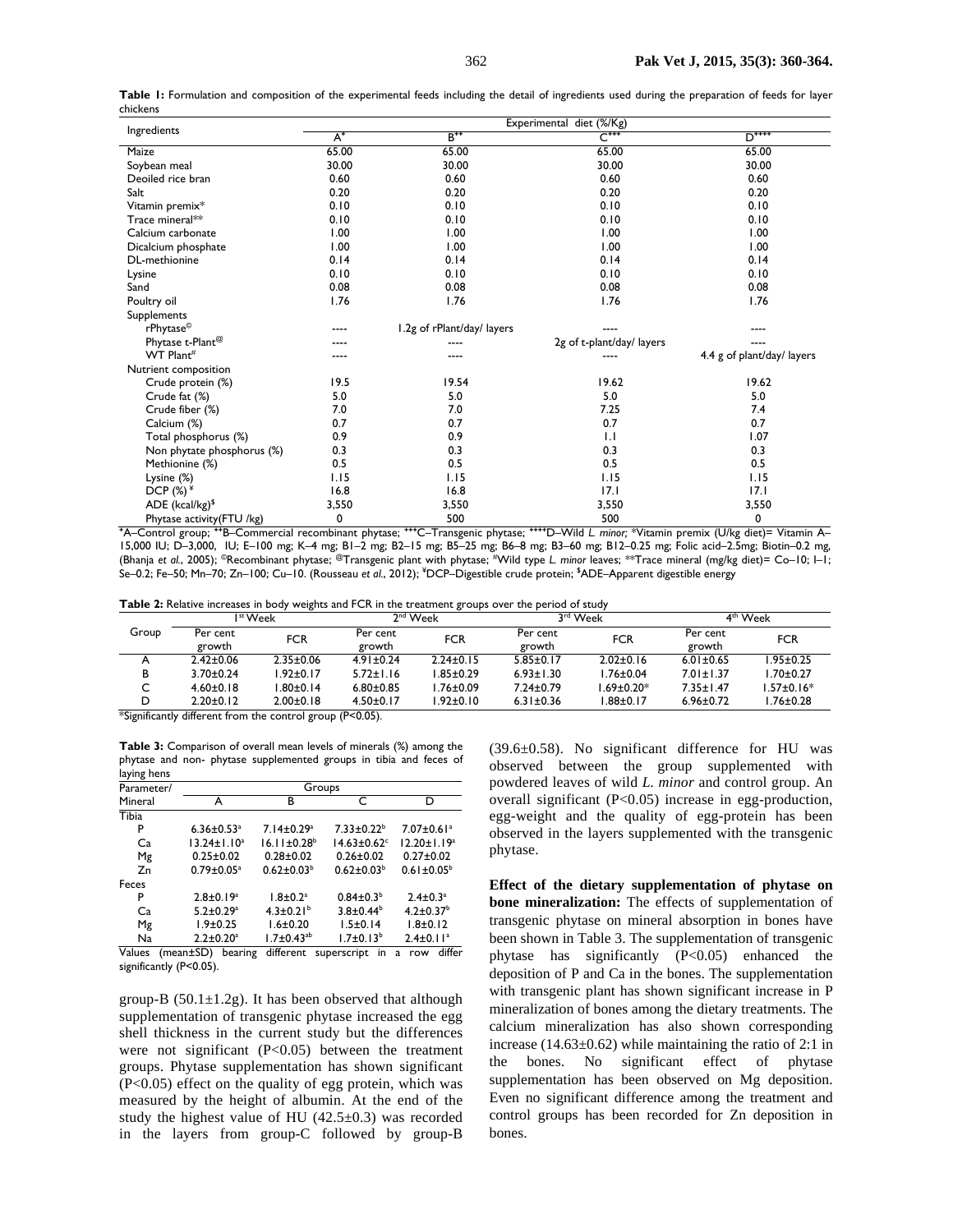**Effect of phytase supplements on the excretion of phosphorus and other minerals in feces:** An overall significant  $(P<0.05)$  decrease in the levels of P through feces has been recorded in the treatment groups. An overall 70% and 53% decrease in the excretion of P through feces has been recorded in group–C as compare to group-A and -B, respectively (Table 3). An overall significant  $(P<0.05)$  decrease in the excretion of Ca has also been observed in the treatment groups as compared to control group. At the same time no significant  $(P>0.05)$ difference was observed between the groups supplemented with phytase from the different sources adopted for the current study. Magnesium and sodium did not show regular patterns, although significant (P<0.05) differences in the sodium levels have been recorded in the treatment groups.

## **DISCUSSION**

It has been observed that the calcium and phosphorus are important minerals which are required for the body growth, egg-production, egg-weights and egg-shell quality (Peter, 1992). These days the production of transgenic plants with phytase expression to improve the bioavailability of phosphorus in feed instead of direct supplementation of animal feed with microbial phytase is in vogue (Gao *et al.*, 2014). It is observed that rDNA fragments or proteins derived from genetically modified (GM) plants have not been detected in tissues, fluids or edible products of farm animals (Shirley and Edwards, 2003). Moreover, the use of GM plants and crops as feed for meat-, egg- and milk-producing animals has fetched the interest of researchers in the current era (Walsh *et al.*, 2012). Therefore, the present investigation focused on the utilization of novel transgenic plant *L. minor* to supplement for phytase through feed for laying hens. It has been reported as a supplementary feed in small holding chicken production (Kabir *et al.*, 2005). *L. minor*  absorbs well both phosphorus and nitrogen and is used due to its ability to significantly absorb nutrients and grow exponentially.

To best of author's knowledge and efforts, current study is among the pioneer reports on the use of transgenic *L. minor* as a feed supplement for the laying hens to improve the bioavailability of phosphorus. It is also reported that the supplementation with phytase causes the release of phosphorous from the phytate-mineral complex and can be metabolized by the layers which could reduce the P excretion (Kornegay, 2001). Our finding about the reduction in P excretion by the supplementation of transgenic phytase is in accordance with the earlier findings through the use of transgenic corn (Gao, 2013).

The correlation between the body weight and level of P concentration in feces is an agreement with the earlier studies. Simons *et al.* (1992) suggested that the reduction of P excretion due to phytase supplementation, indicate the bioavailability of P in the body. In the current study, the treatment group supplemented with transgenic phytase has recorded higher percent increase in body weight although no significant (P>0.05) difference has been observed between the groups. Similarly, a linear increase in response to transgenic phytase has been reported for an average daily body weight gain in pigs (Jendza *et al.*, 2005). In our study, significant  $(P<0.05)$  increase in eggproduction and egg-weight by supplementation with the transgenic phytase is in accordance with the earlier results (Hughes *et al.*, 2008). An overall significant  $(P<0.05)$ increase in egg production, egg weight and the quality of egg protein have been recorded in the layers supplemented with the transgenic phytase. Such improvement indicates towards the release and utilization of P by the ingredients of transgenic herb.

The concentration of P and Ca in the bones showed significantly  $(P<0.05)$  enhanced levels in group-C with respect to other treatment groups. Our finding that transgenic phytase supplementation has significantly contributed towards the increment of mineral levels in the bones is supported by a finding, stating that a linear increment  $(P<0.01)$  in the percentage of bone ash also has been observed (Jendza *et al.*, 2005). Selle and Ravindran (2007) also reported that hydrolysis of the phytate molecule by phytase enzyme results in the release of phosphorus and calcium, which can then be absorbed and utilized. Our results correspond with reports indicating that transgenic plants expressing microbial phytase enhance the utilization of phytate phosphorus and mineral uptake (Xiao *et al.*, 2005; Gontia *et al.*, 2012). The expression of phytase gene in *L. minor* plant is offering the primitive prospects for improving phytate-phosphorus digestibility in laying hen. Phosphorus is also an important component of phospholipids (phosphatidyl choline and phosphatidyl serine) in cell membranes (Crenshaw, 2001).

An overall significant  $(P<0.05)$  decrease in the P levels in the group-C with respect to group-A and –B mark towards the significant efficacy of transgenic phytase to reduce the excretion of phosphorus through feces (Table 3). Abioye *et al.* (2010) also reported parallel findings that higher phytase levels are advantageous in reducing the phosphorus concentration of manure. Therefore, the application of this transgenic plant in the poultry feed industry can be a cost-effective option and may be a permissive alternative of recombinant phytase.

**Conclusion:** The corresponding findings on growth performance, productivity, quality of eggs, bone mineralization and decreased excretion of phosphorus through feces propose phytase derived from *A. nidulans* and expressed in the transgenic *L. minor* as an efficacious and cost effective approach. Further, the reduced excretion levels of P in feces may significantly contribute to fight against the environmental pollution. Our findings would significantly affect the economics of layer farming and would provide a resourceful option for the profitable venture.

**Author's contribution:** SO, CWC, SJO and DJ conceived the idea and procured the funds.MG, DH, SSS, JHK, RKM, WPP, DJ, HSS and SK carried out the experiment. MG, SSS, NS, NK and DJ wrote the manuscript and authors approved it.

**Acknowledgement:** This work was supported by a grant from the Korean Ministry for Food, Agriculture, Forestry and Fisheries (Grant No.1110743).